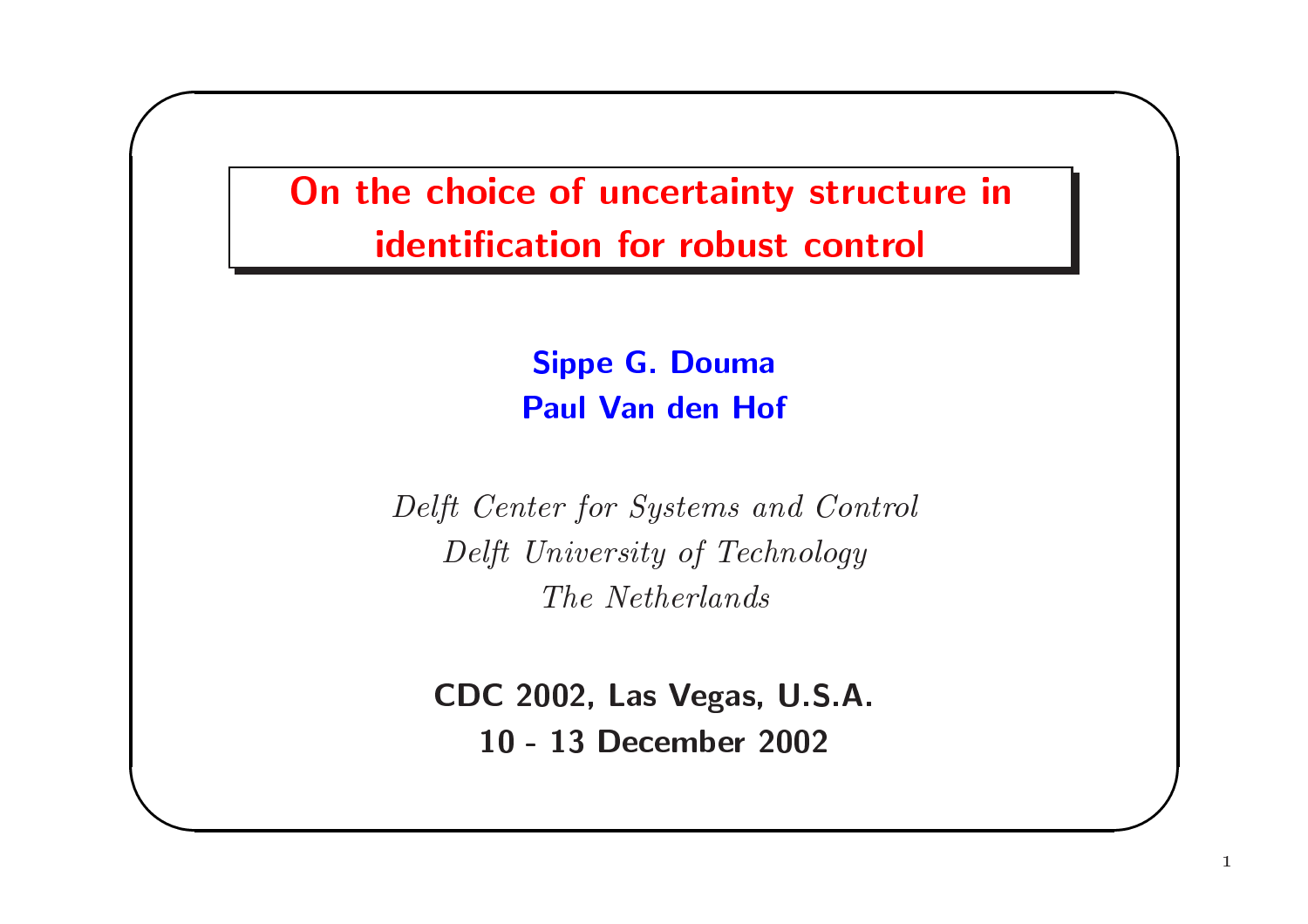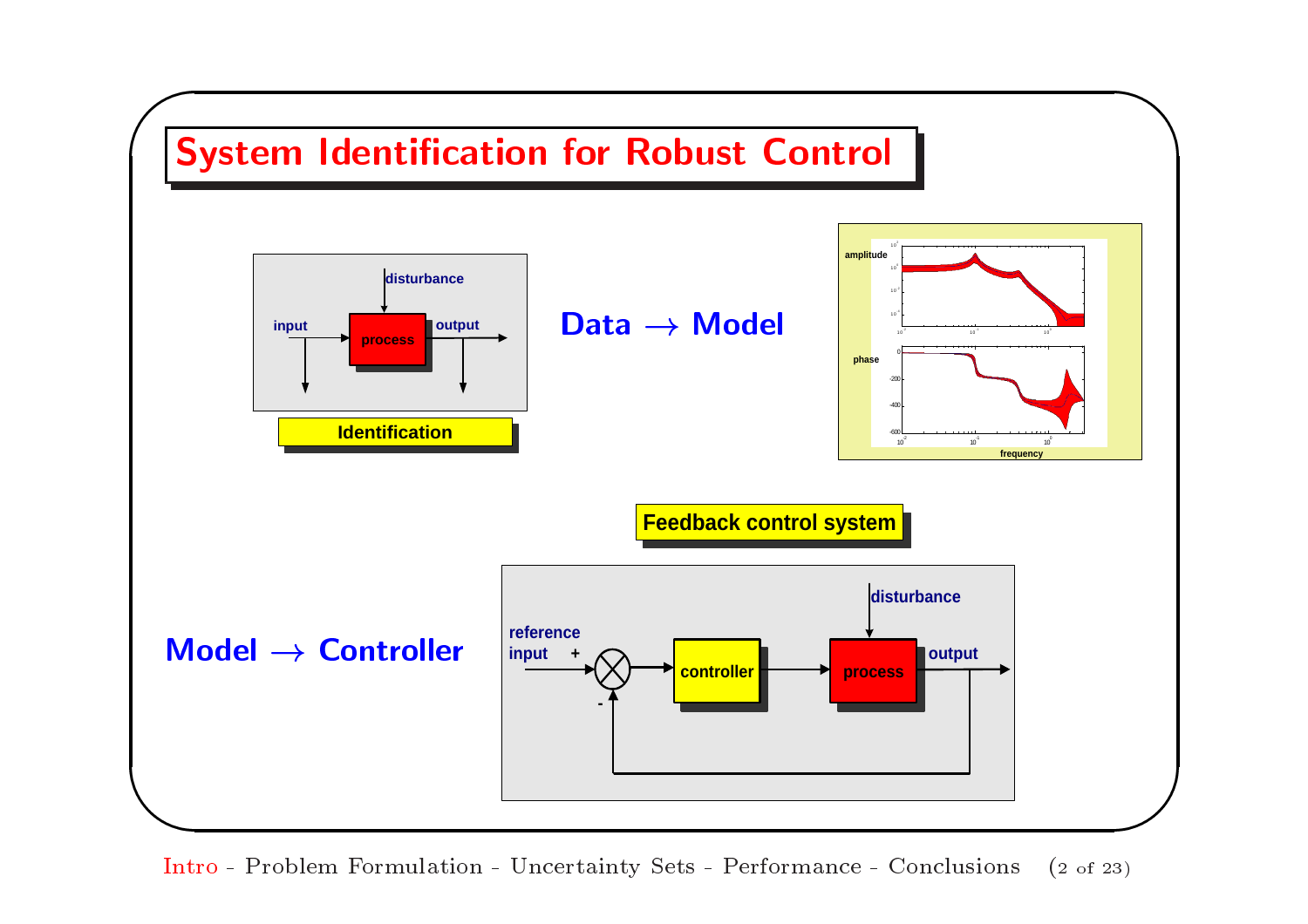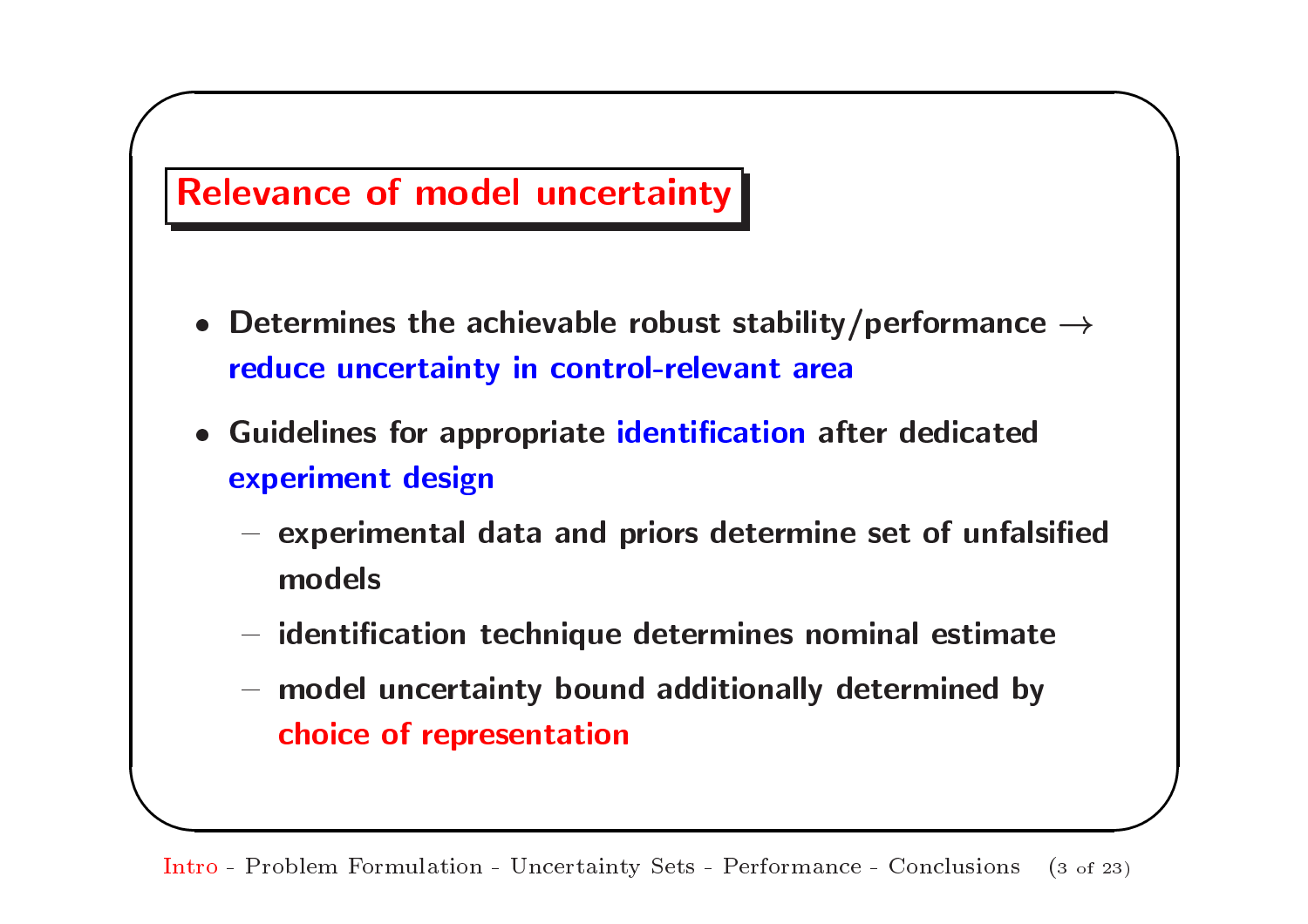

• additive frequency response bounds ( $\mathcal{H}_{\infty}$ -norm)  $(e.g. Goodwin et al. (1992), Hakvoort et al. (1997), Chen and Gu$ (2000)) on open-loop or closed-loop model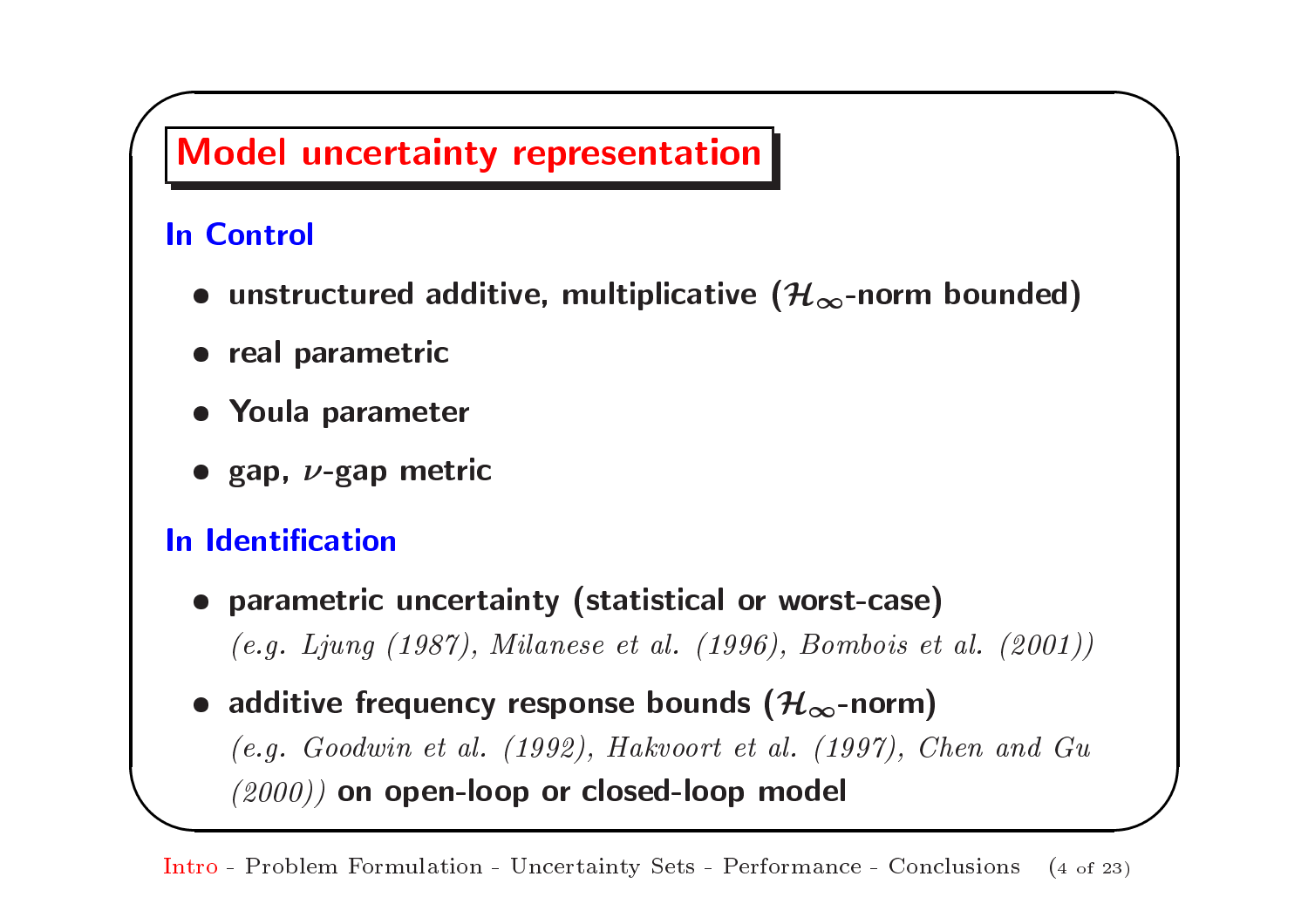### **Problem Formulation**

### **Question to be considered:**

Do robust stability/performance requirements in a particular control problem motivate the use of a specific uncertainty structure in identification?

Is there a best uncertainty structure for identification?

#### In this presentation:

- Some (relevant) thoughts and aspects for SISO LTI systems
- Equivalences / differences between uncertainty sets
- Analytical expressions for performance (analysis / synthesis)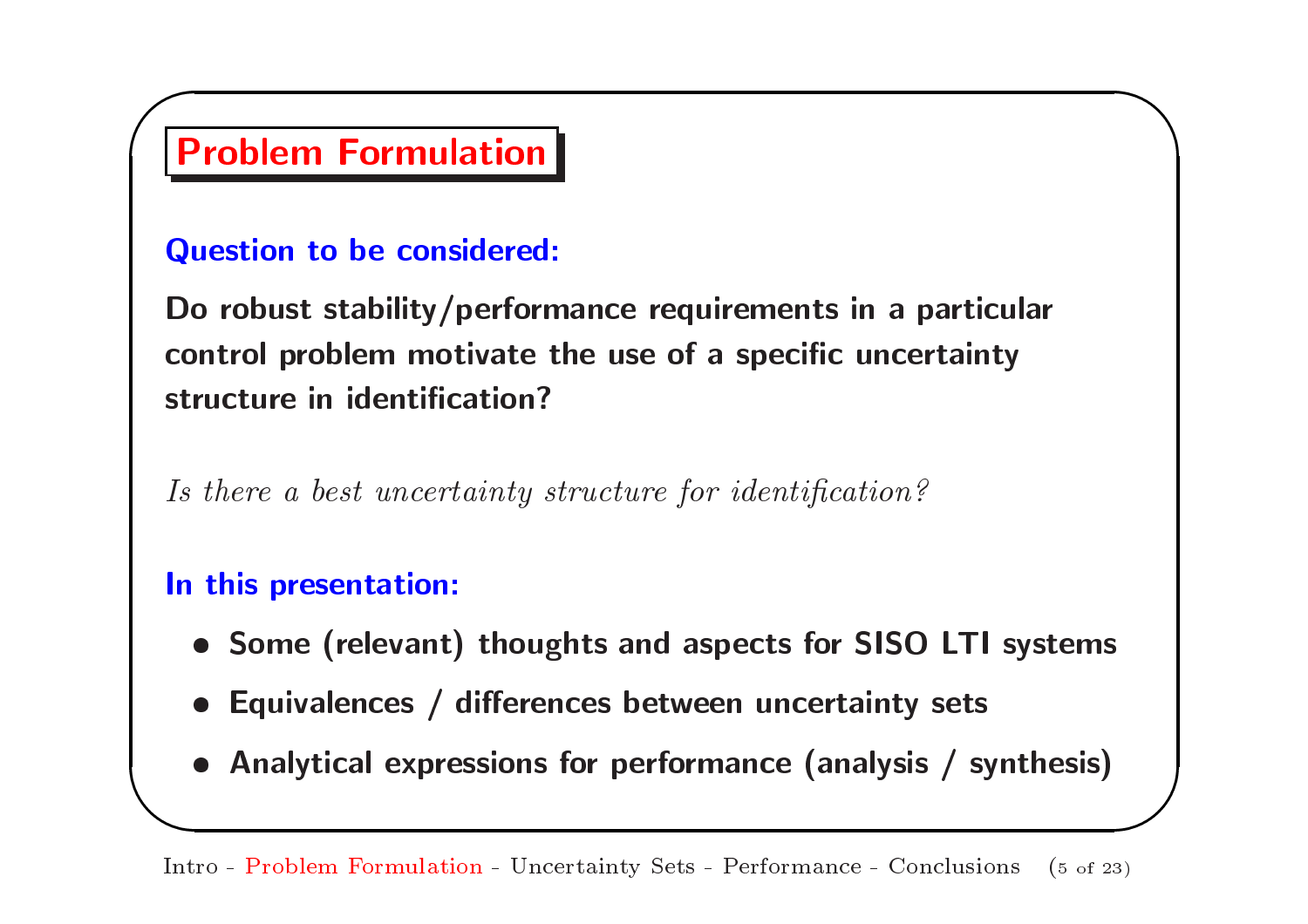

· Additive uncertainty set

$$
\begin{aligned} \mathcal{G}_a (G_x, W_a) &:= \{ G_\Delta(s) \mid G_\Delta(s) = G_x(s) + \Delta_a(s) \; , \\ & \mid \! \Delta_a(i\omega) \! \mid \leq \lvert W_a(i\omega) \rvert \quad \forall \omega \in \mathbb{R} \} \end{aligned}
$$

· Dual-Youla uncertainty set

$$
\mathcal{G}_Y(G_x, C, Q, Q_c, W_Y) :=
$$
\n
$$
\left\{ G_{\Delta}(s) \mid G_{\Delta}(s) = \frac{\bar{N}_x(s) + \bar{D}_c(s)\Delta_G(s)}{\bar{D}_x(s) - \bar{N}_c(s)\Delta_G(s)} \right\},
$$
\n
$$
|Q_c^{-1}(i\omega)\Delta_G(i\omega)Q(i\omega)| \le |W_Y(i\omega)| \quad \forall \omega \in \mathbb{R} \right\}.
$$

Both define (for each frequency) circular uncertainty regions in the complex plane.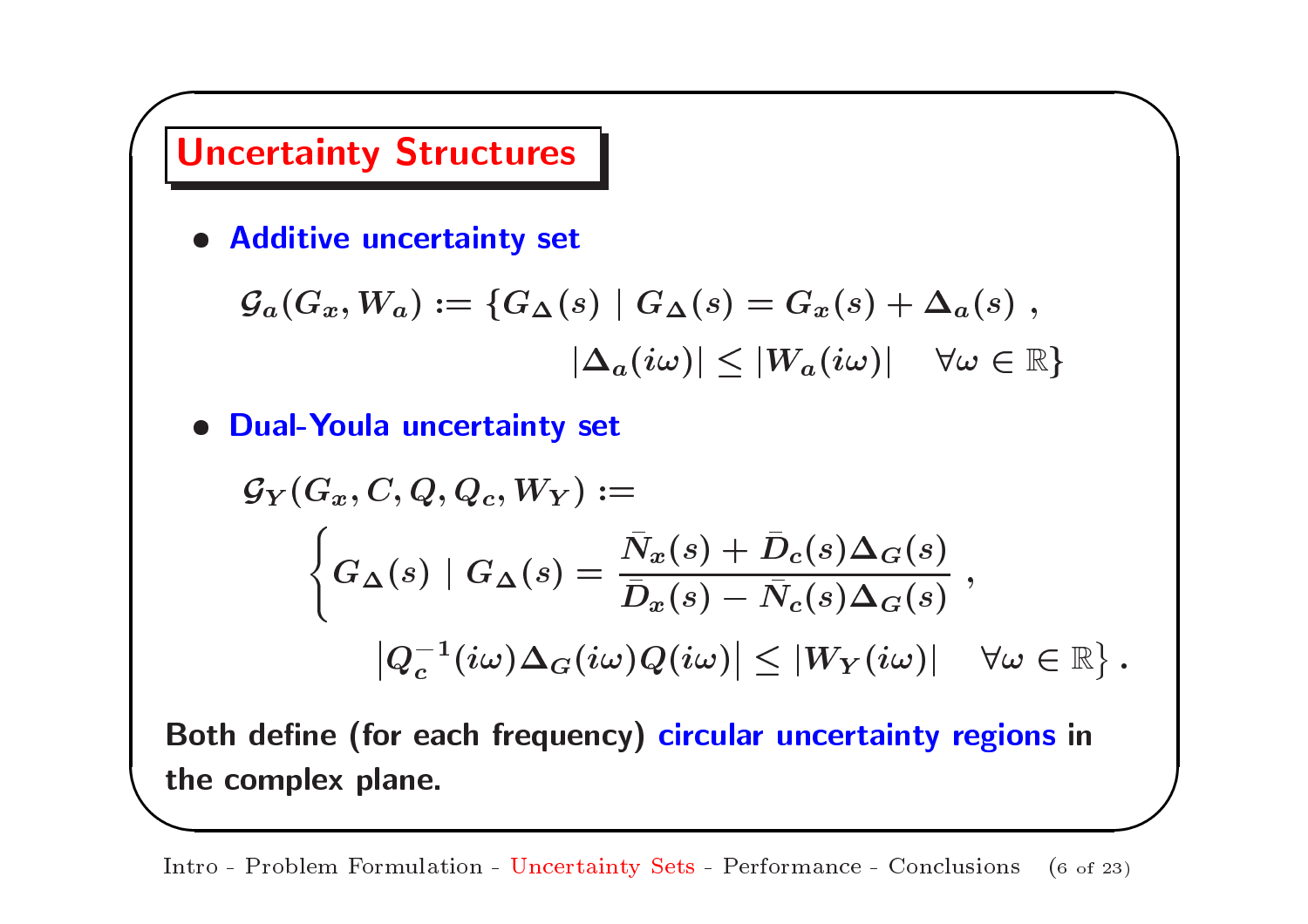

Intro - Problem Formulation - Uncertainty Sets - Performance - Conclusions  $(7 \text{ of } 23)$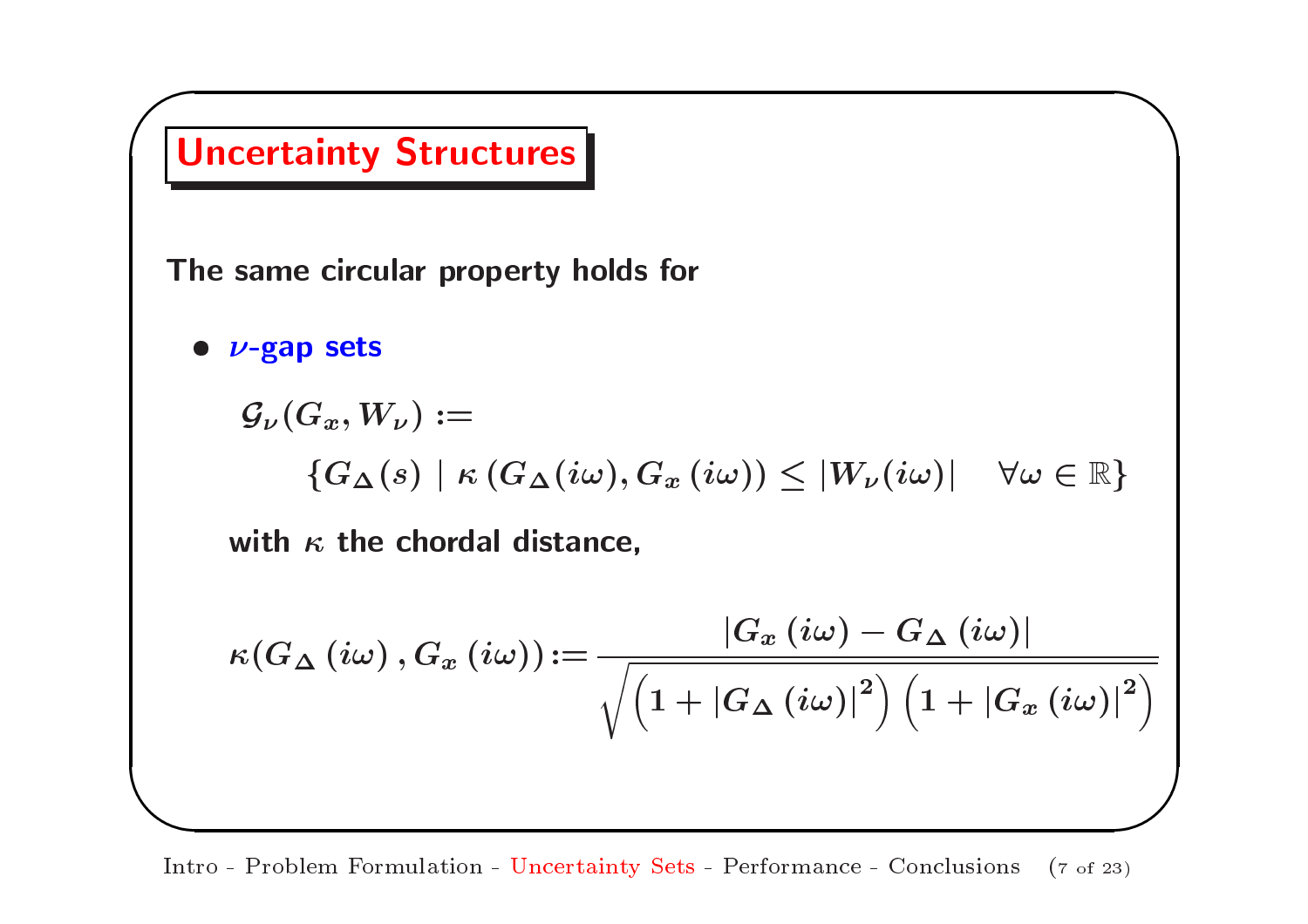

Intro - Problem Formulation - Uncertainty Sets - Performance - Conclusions (8 of 23)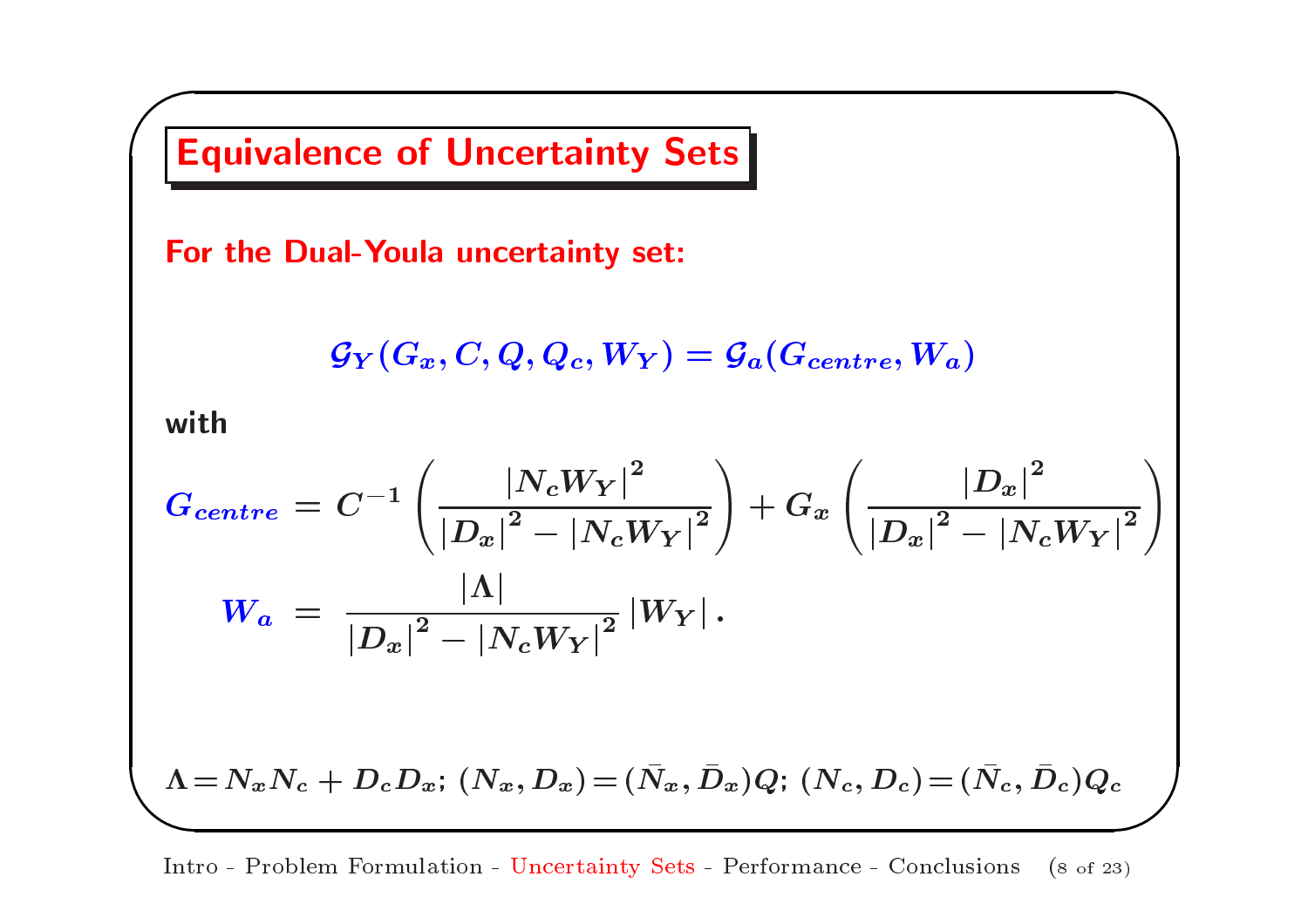

Intro - Problem Formulation - Uncertainty Sets - Performance - Conclusions  $(9 \text{ of } 23)$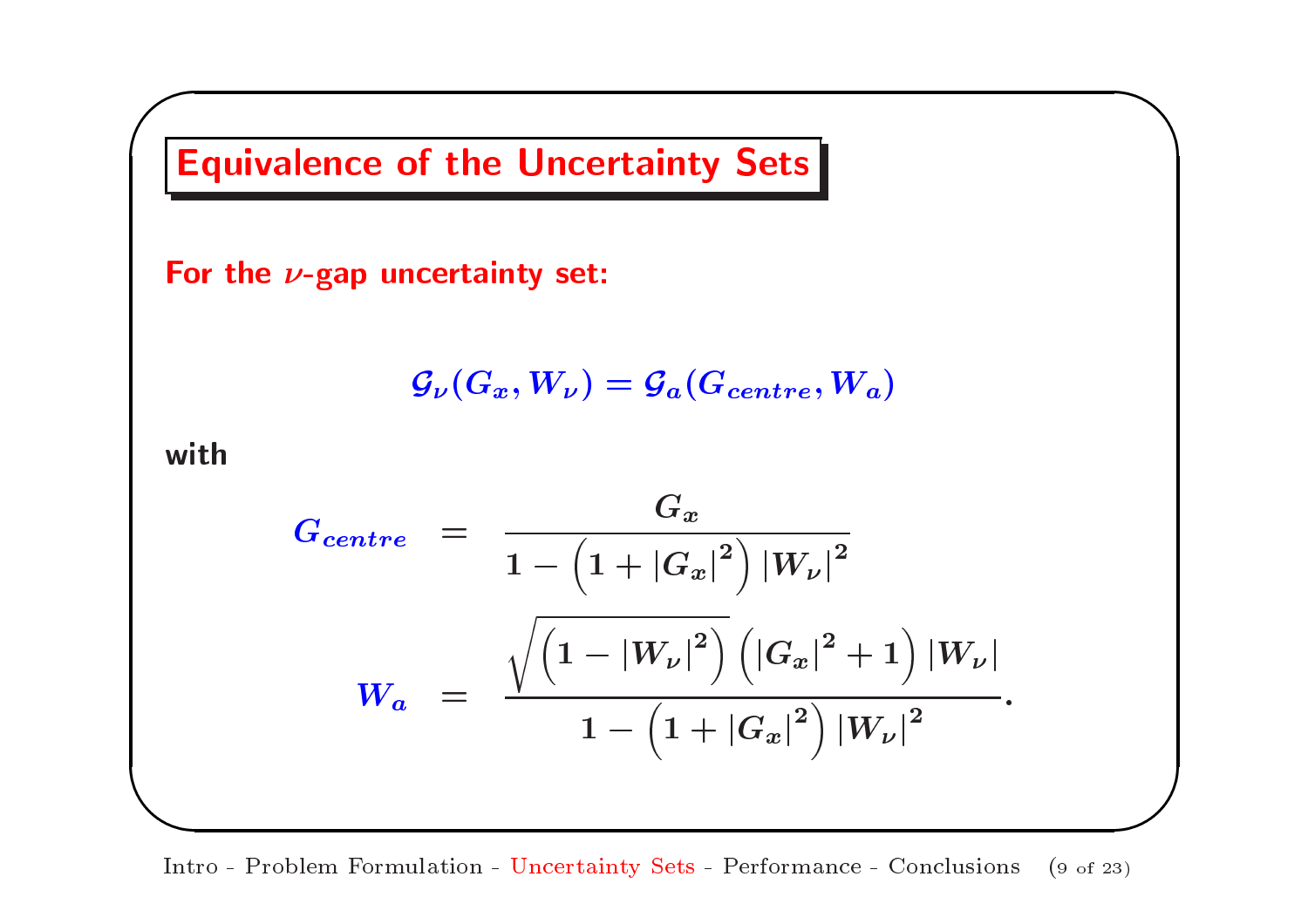

Intro - Problem Formulation - Uncertainty Sets - Performance - Conclusions  $(10 \text{ of } 23)$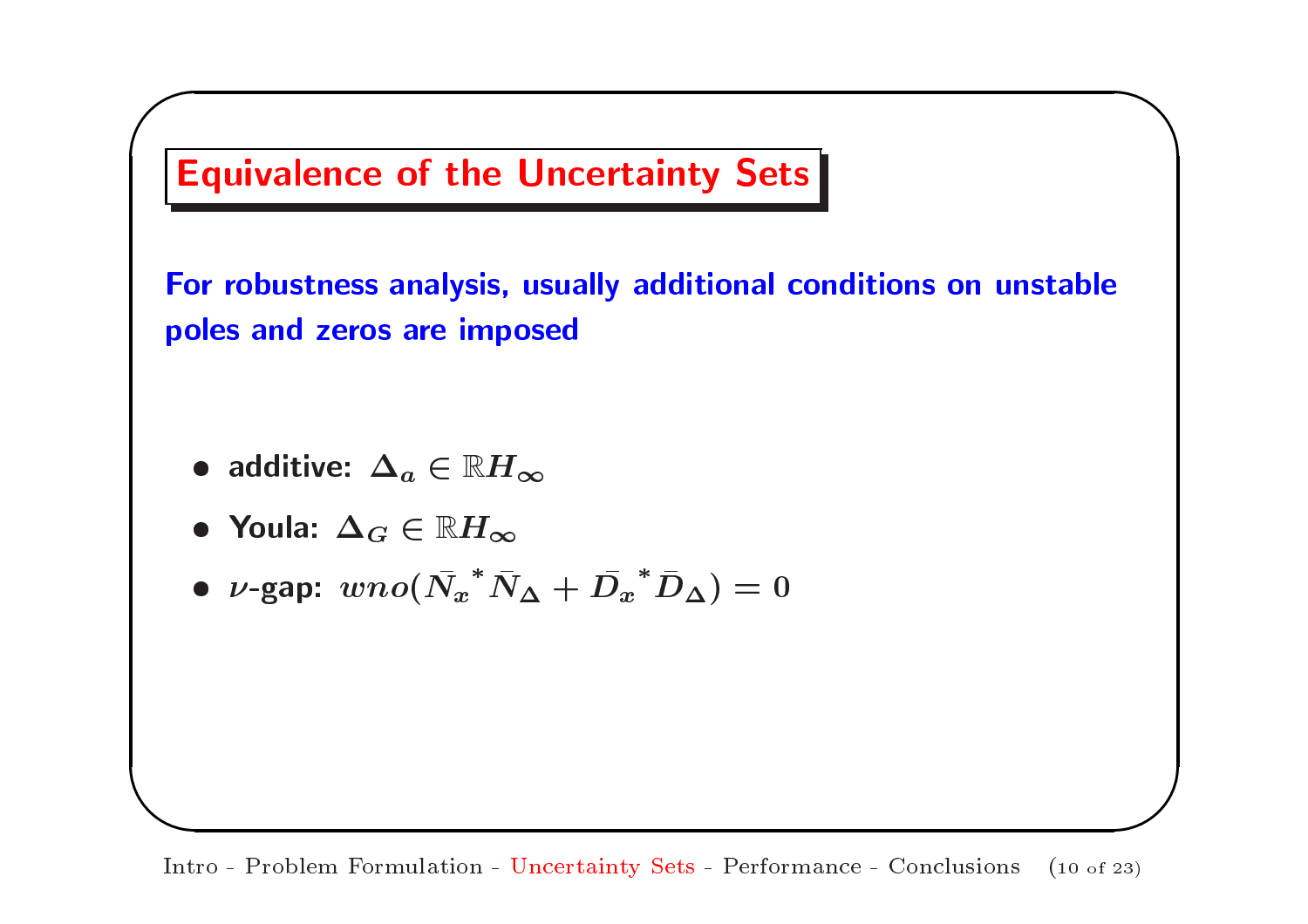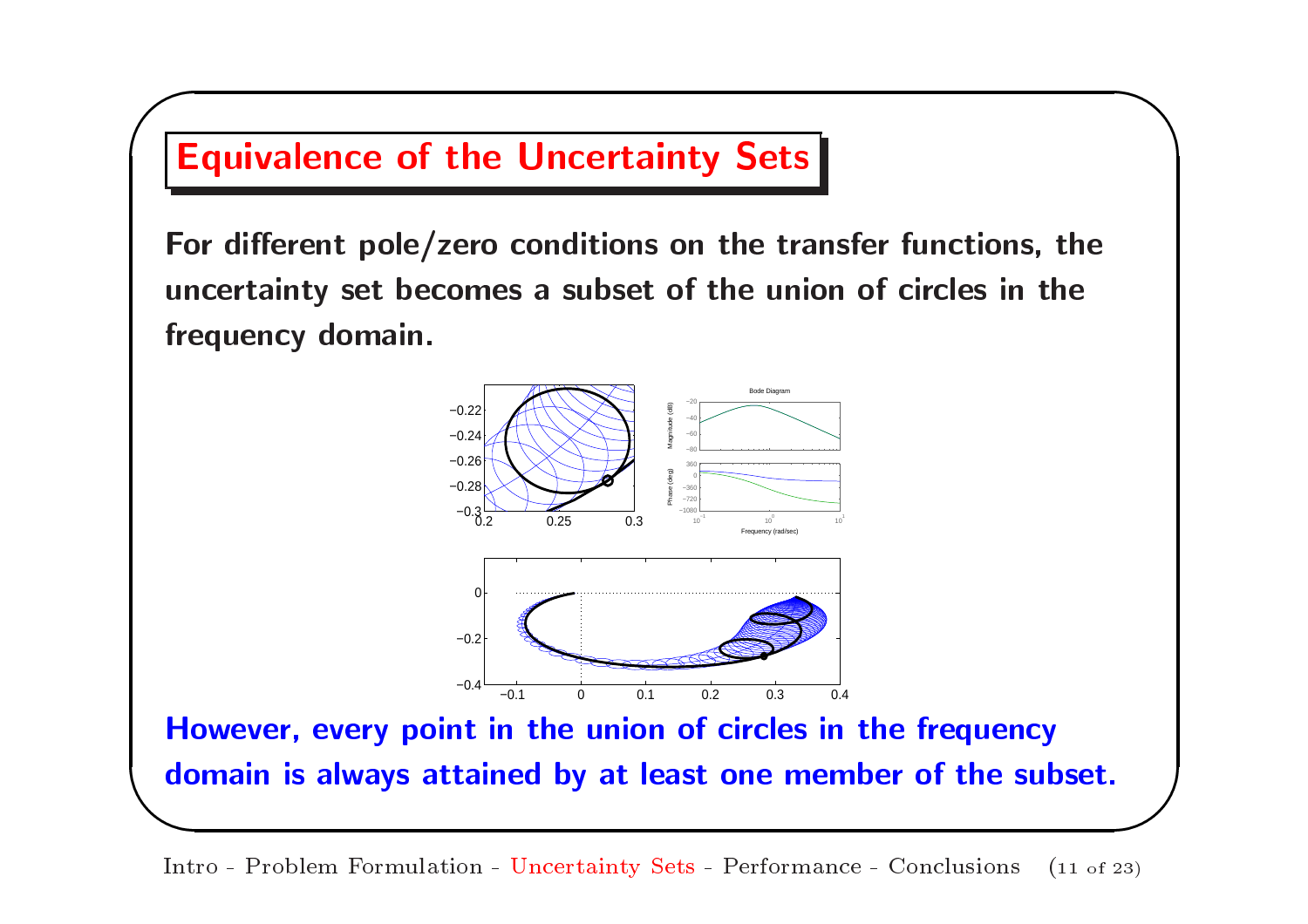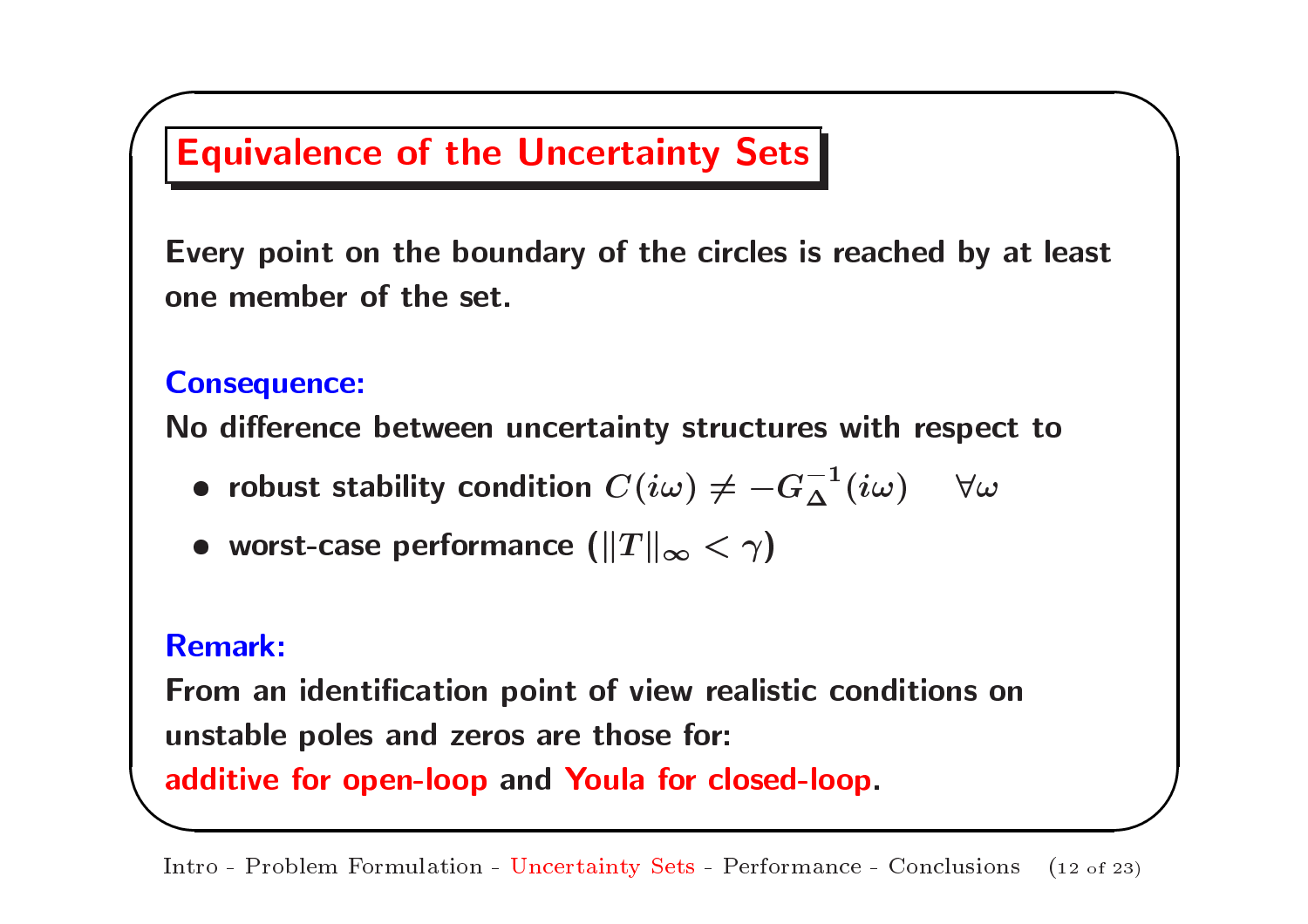

Intro - Problem Formulation - Uncertainty Sets - Performance - Conclusions  $(13 \text{ of } 23)$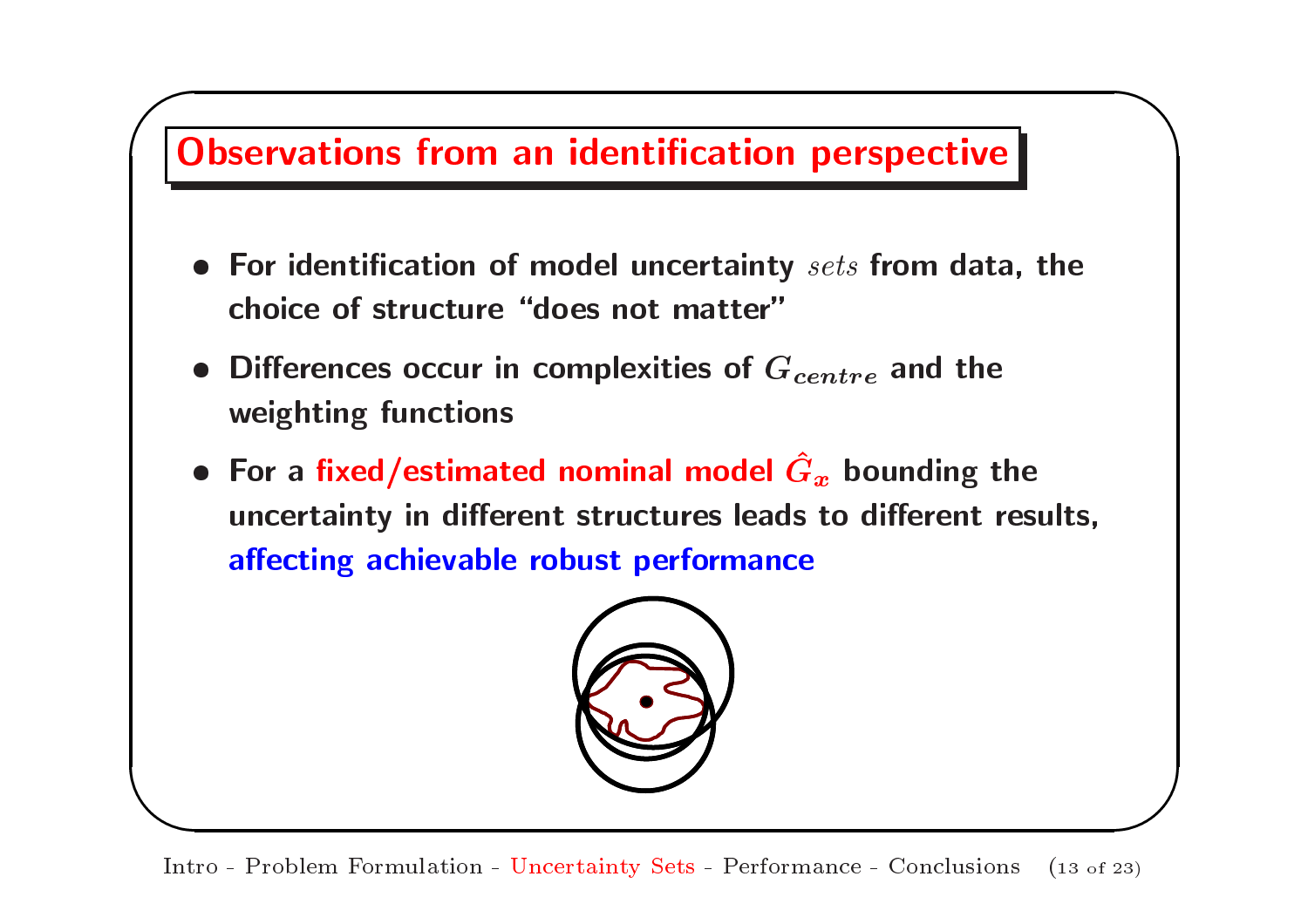

Intro - Problem Formulation - Uncertainty Sets - Performance - Conclusions  $(14 \text{ of } 23)$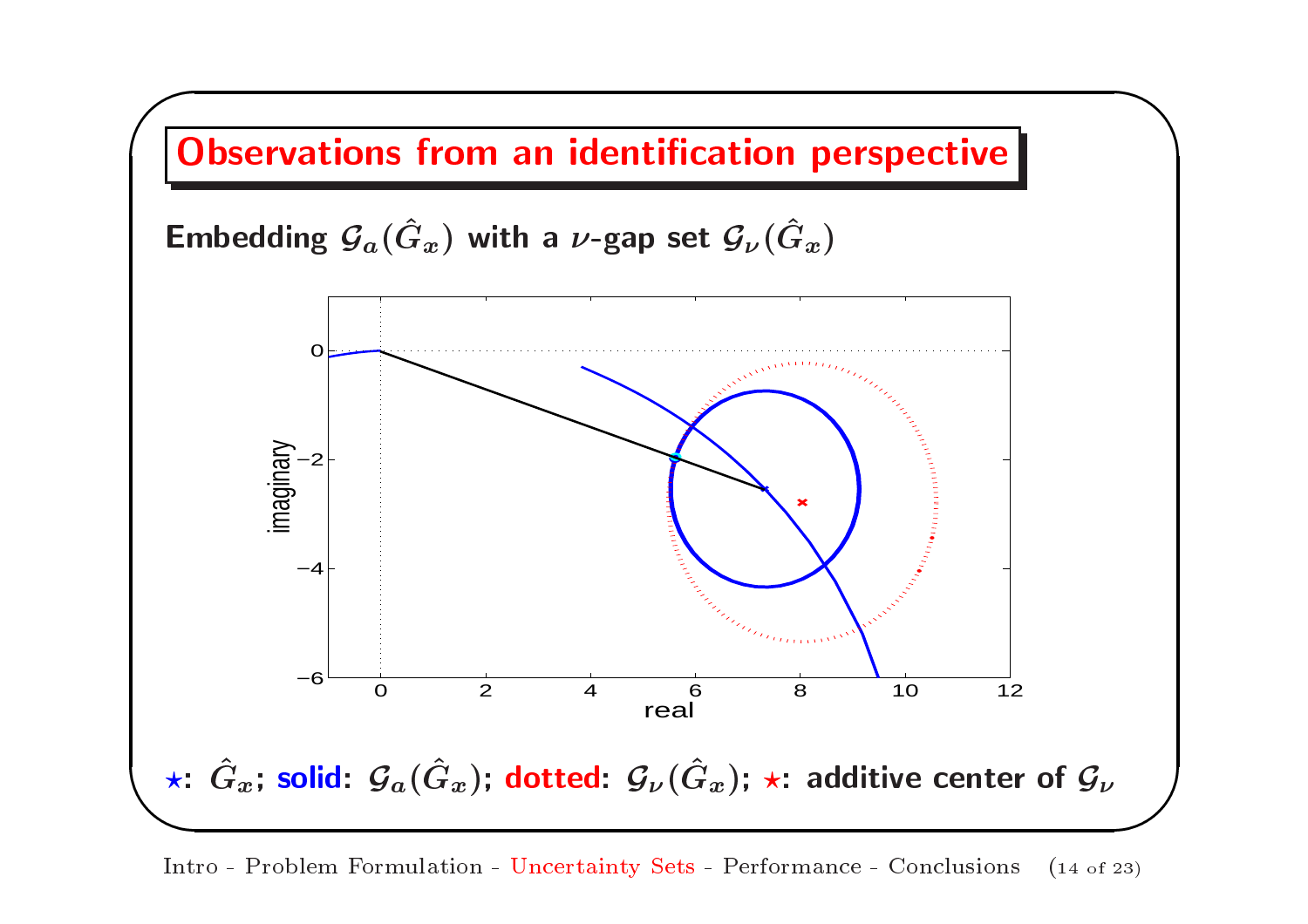

Intro - Problem Formulation - Uncertainty Sets - Performance - Conclusions  $(15 \text{ of } 23)$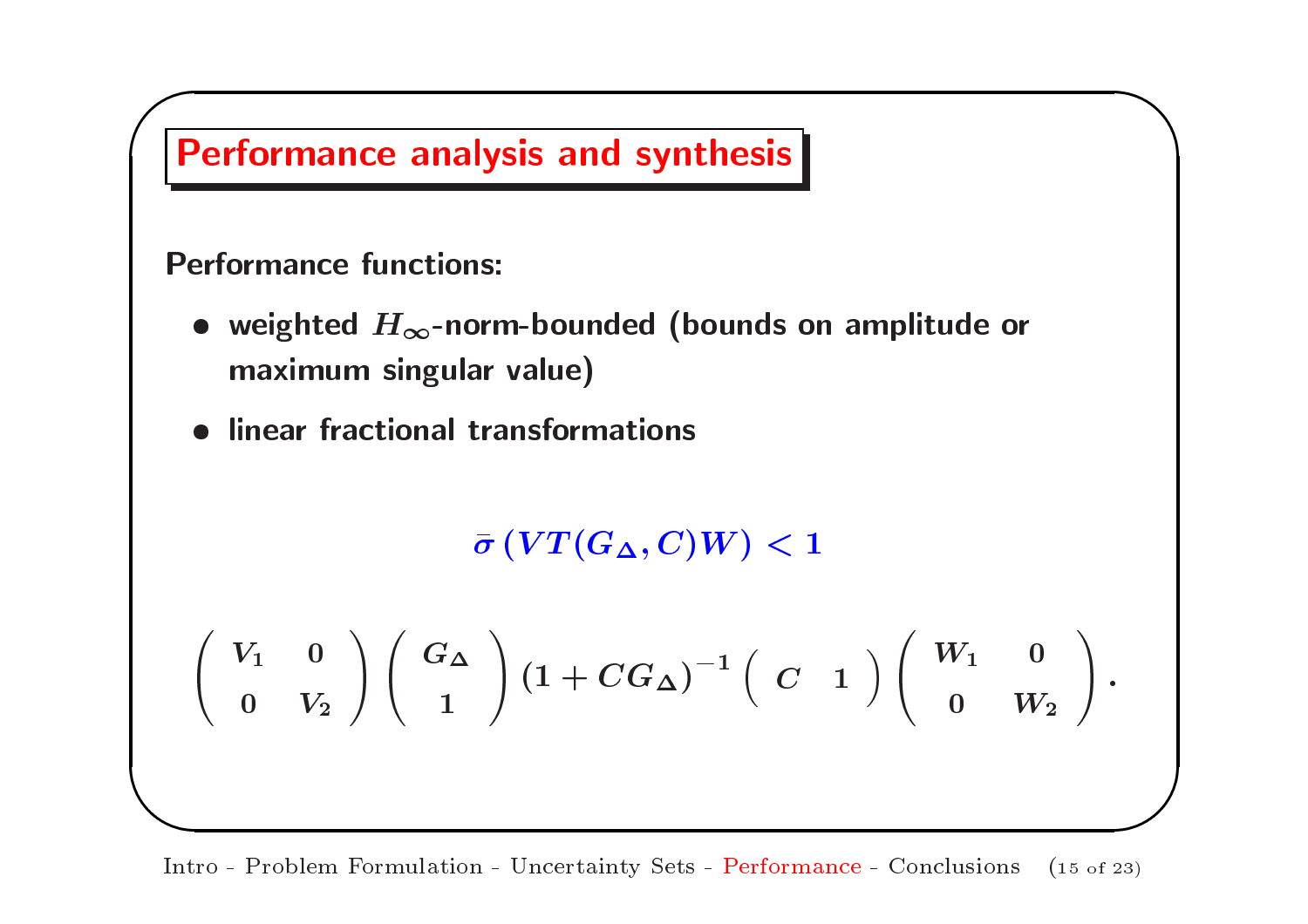

Intro - Problem Formulation - Uncertainty Sets - Performance - Conclusions (16 of 23)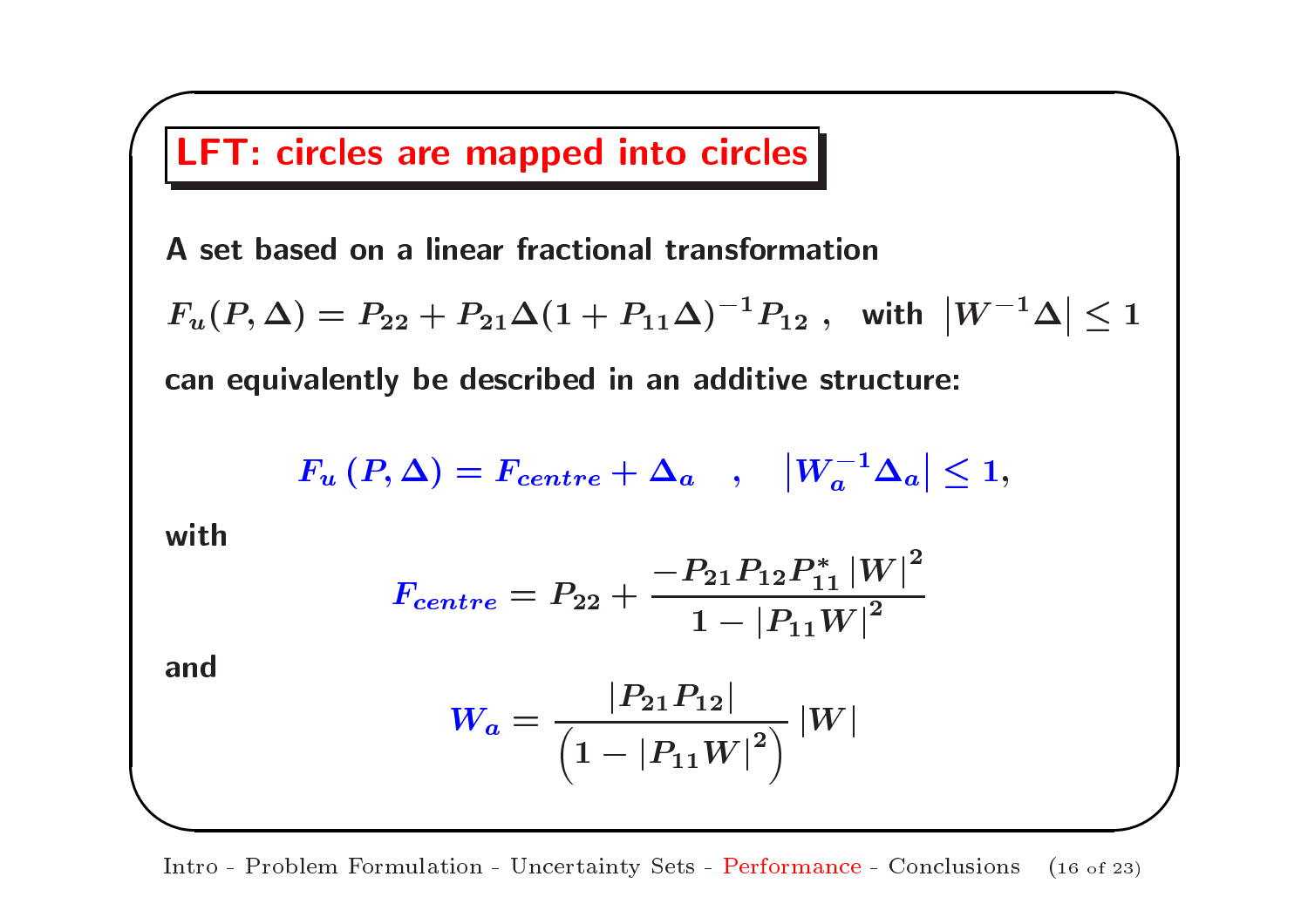# **Example**

Set of complementary sensitivity functions  $T_{\Delta}$  for a controller C and an additive uncertainty set  $\mathcal{G}_a(G_x,W_a)$ :

$$
T_{\Delta} = \frac{(G_x + \Delta_a)C}{1 + (G_x + \Delta_a) C}, \ |W_a^{-1}\Delta_a| \le 1
$$
  
= 
$$
1 - \frac{(1 + CG_x)^{-1}}{1 - |(1 + CG_x)^{-1} CW_a|^2} + \Delta_T
$$
  

$$
|\Delta_T| \le |W_T| = \frac{\left|(1 + CG_x)^{-2} C\right|}{1 - |(1 + CG_x)^{-1} CW_a|^2} |W_a|.
$$

Intro - Problem Formulation - Uncertainty Sets - Performance - Conclusions (17 of 23)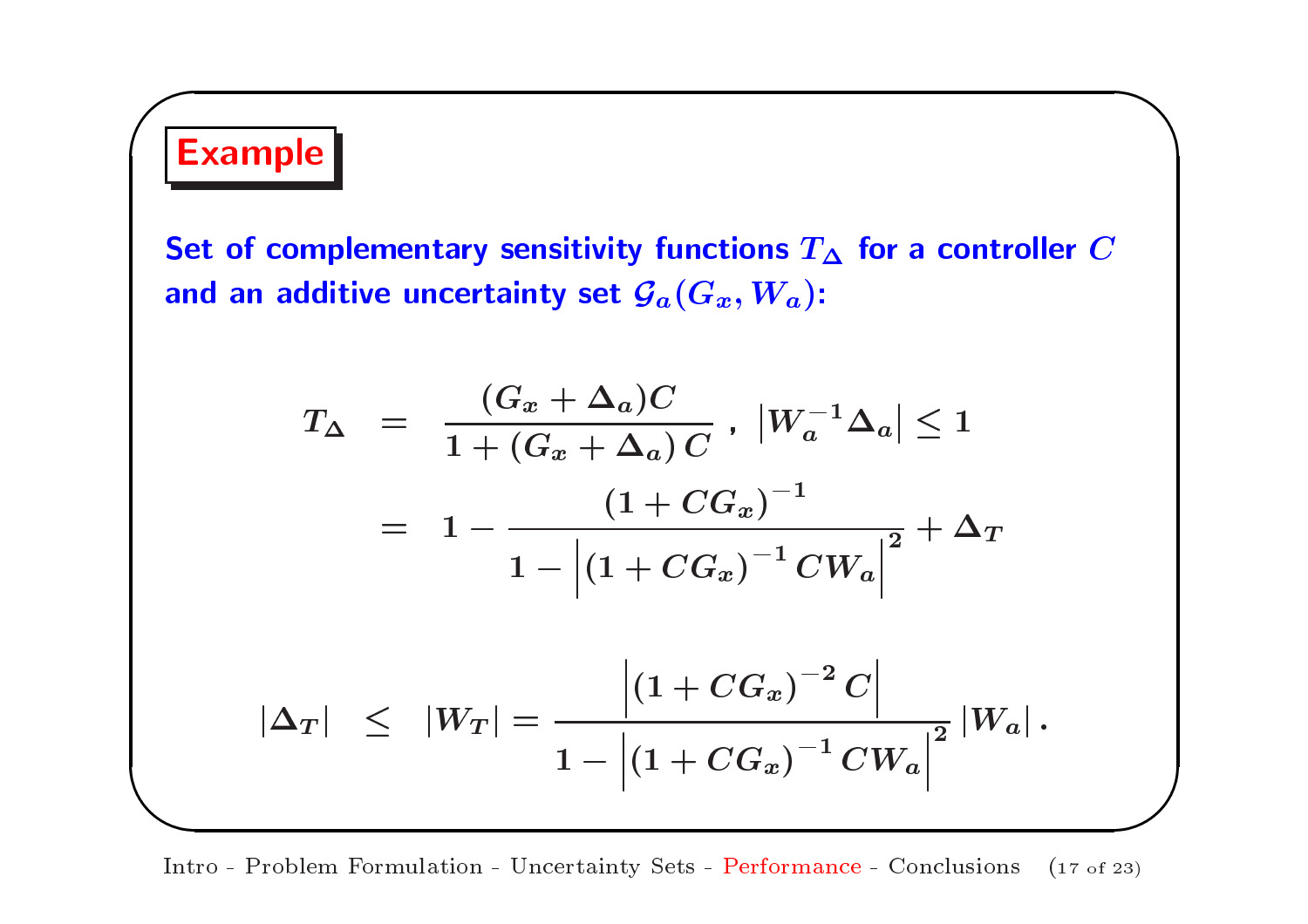

Intro - Problem Formulation - Uncertainty Sets - Performance - Conclusions  $(18 \text{ of } 23)$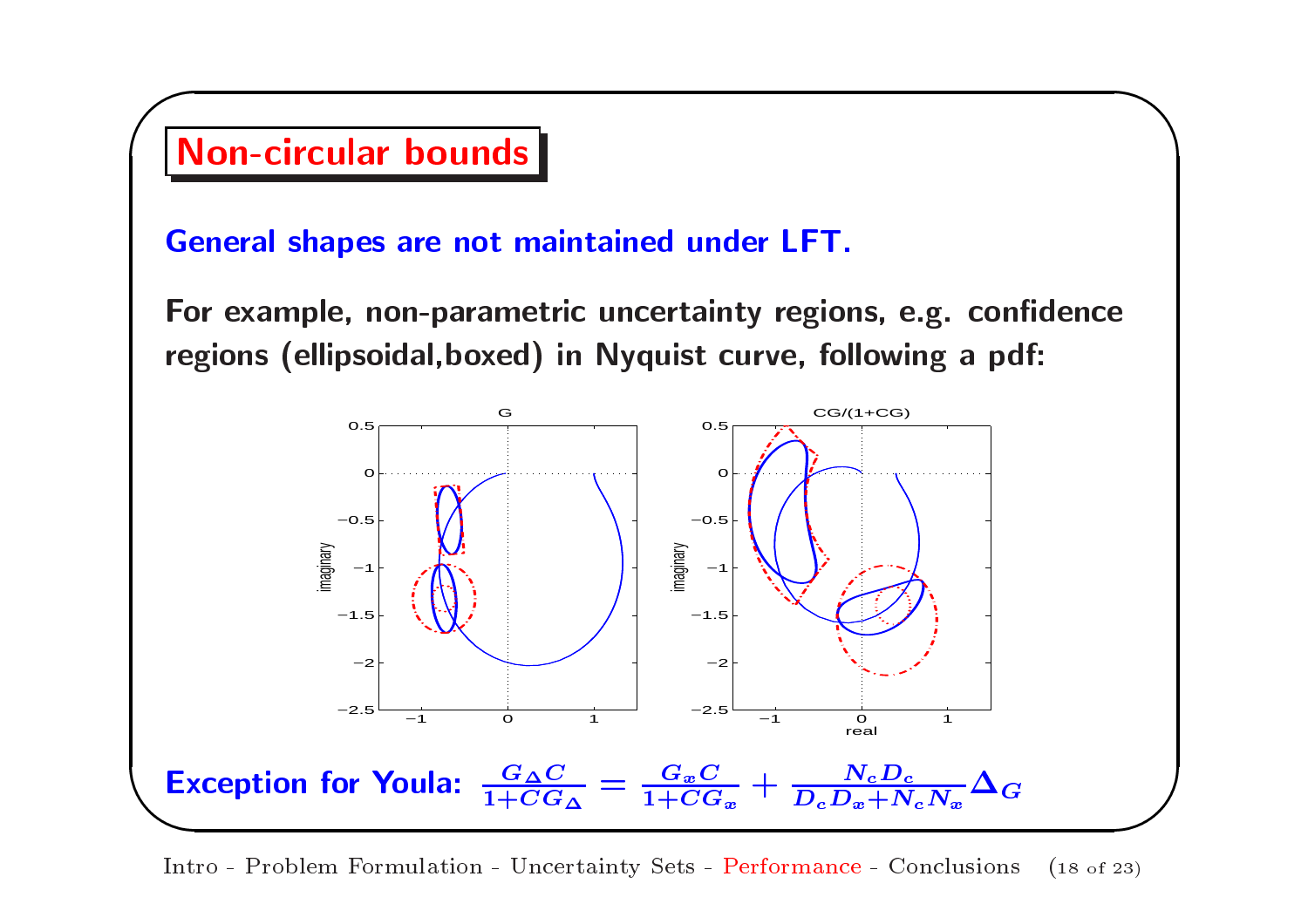

Intro - Problem Formulation - Uncertainty Sets - Performance - Conclusions  $(19 \text{ of } 23)$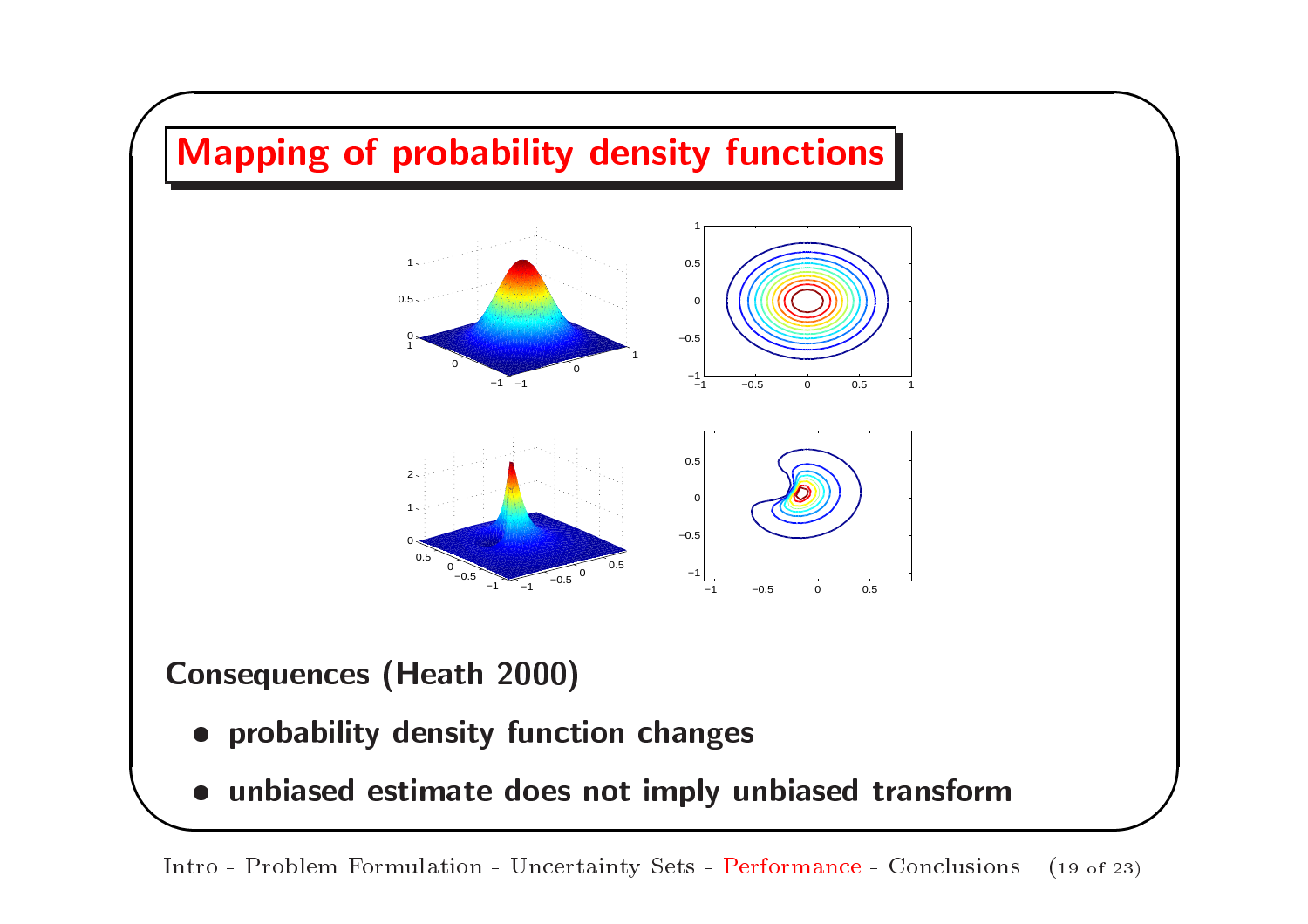

Intro - Problem Formulation - Uncertainty Sets - Performance - Conclusions  $(20 \text{ of } 23)$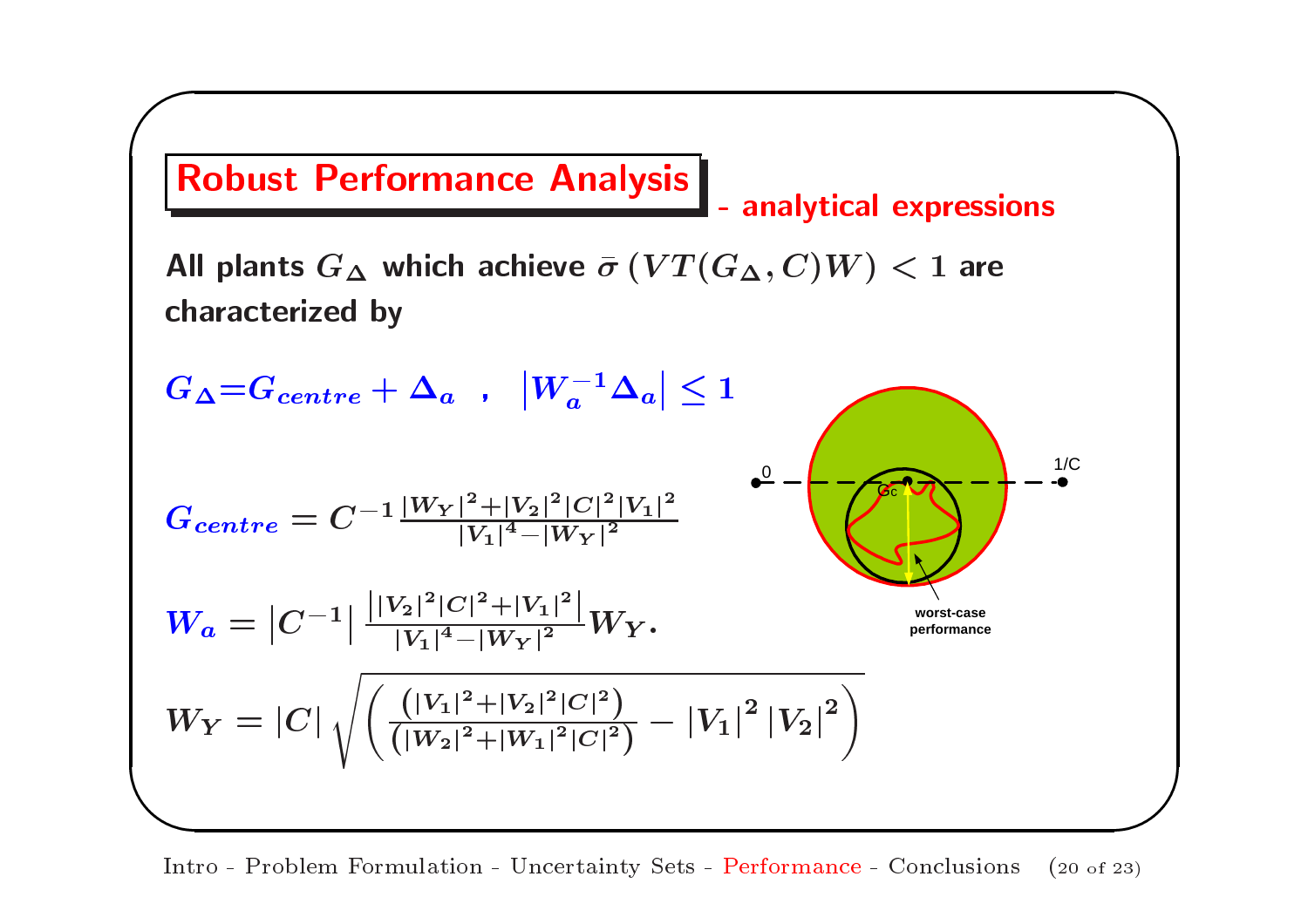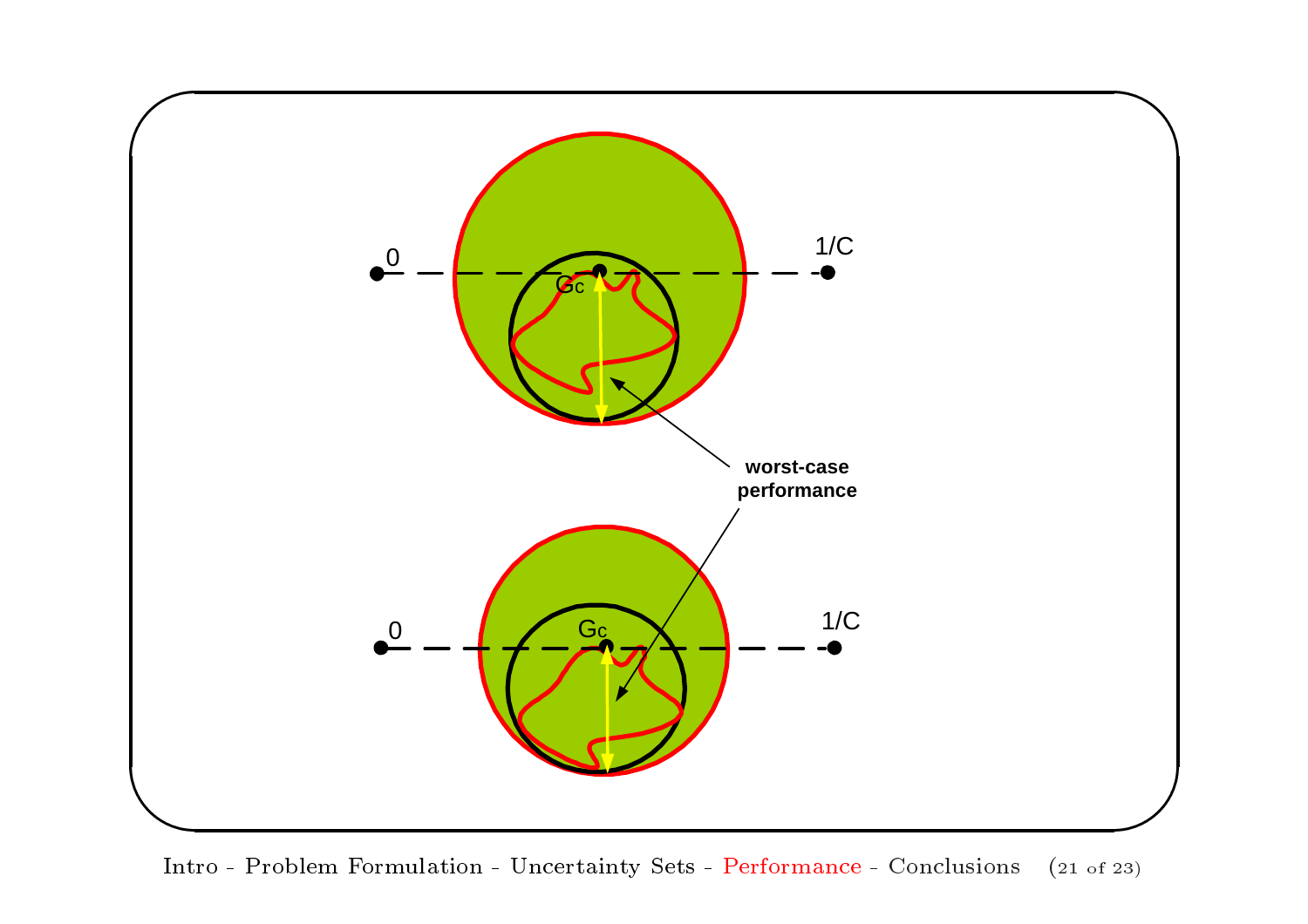